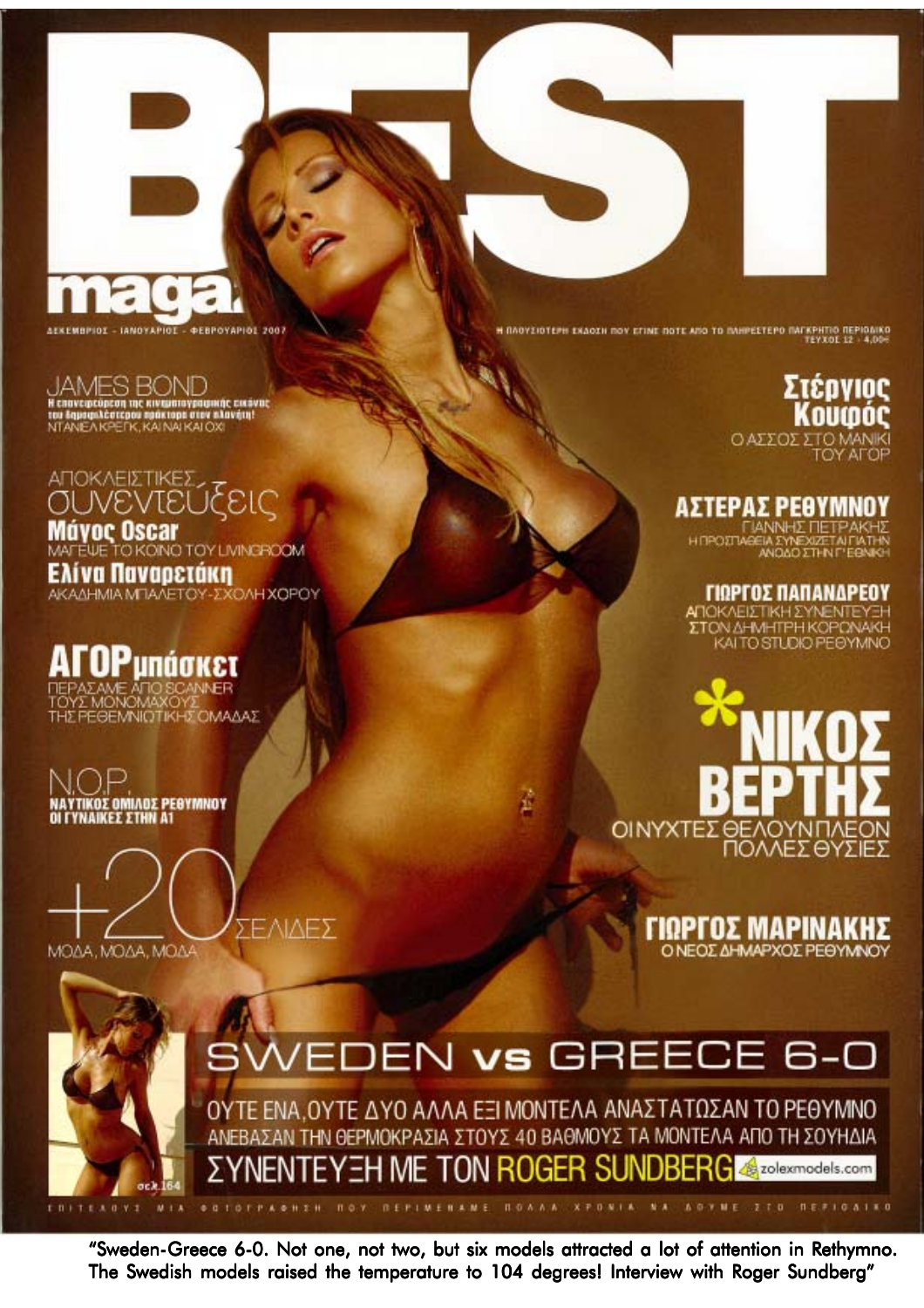# AMAZING**GIRLS** BY**ROGER**SUNDBERG TO COMPANY

From the emotional side of Roger Sundberg's camera, in a town that has been looking for a person that could wake the town from its slumber. A slumber that the town has been in since the mid 90's, missing the young tourists. At that time, in the mid 90's that is, the beach bums and babes were number one. Roger Sundberg came to Rethymnon and woke the town from its slumber with his camera and his models.

# behind**THE**SCENES

"Behind the scenes" images are by Anders Rolfsson - rolfsson.com Cover, content and main images are by Roger Sundberg - rogersundberg.com 2nd unit photographer and assistant Sigtor Kildal - sigtor.com Make-up by Silje Mariela Westby - siljemariela.com

Image Agreement/releaseform:

**Best magazine** has the permission from **Zolex** and photographer (image owner) **Roger Sundberg**, to use 4 images<br>of model **Ayna Kristiansen** in one magazine issue together with ariticle about Zolex/photographer Roger's tri

**Bylines:**<br>The 4 Ayna main images are Photography by **Roger Sundberg**, Assistant **Sigtor K.** - Zolex Studios,<br>Model: **Ayna K** - Zolexmodels.com, Make-up by **Silje Westby**<br>The "behind the scenes images" are: Photography **An**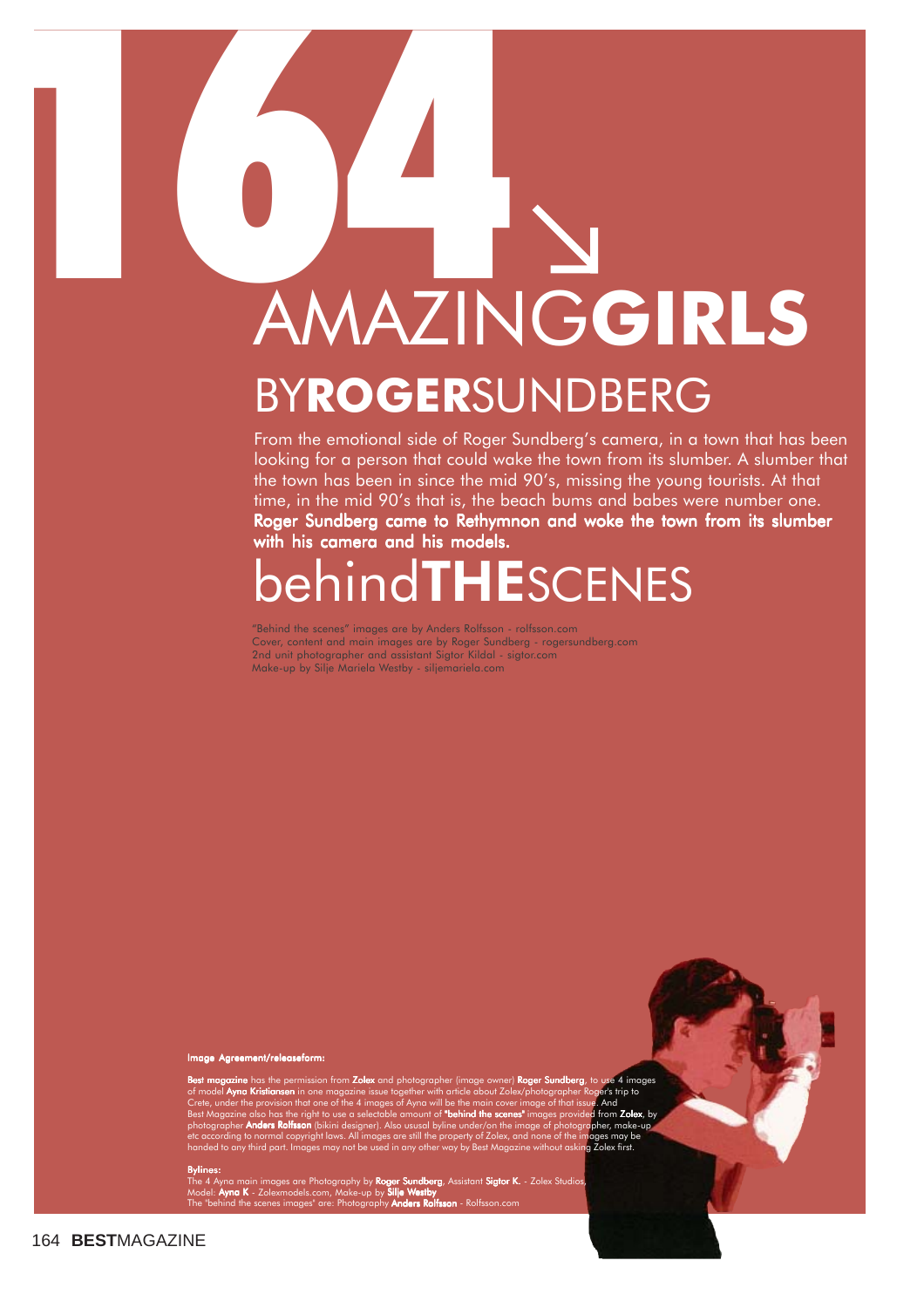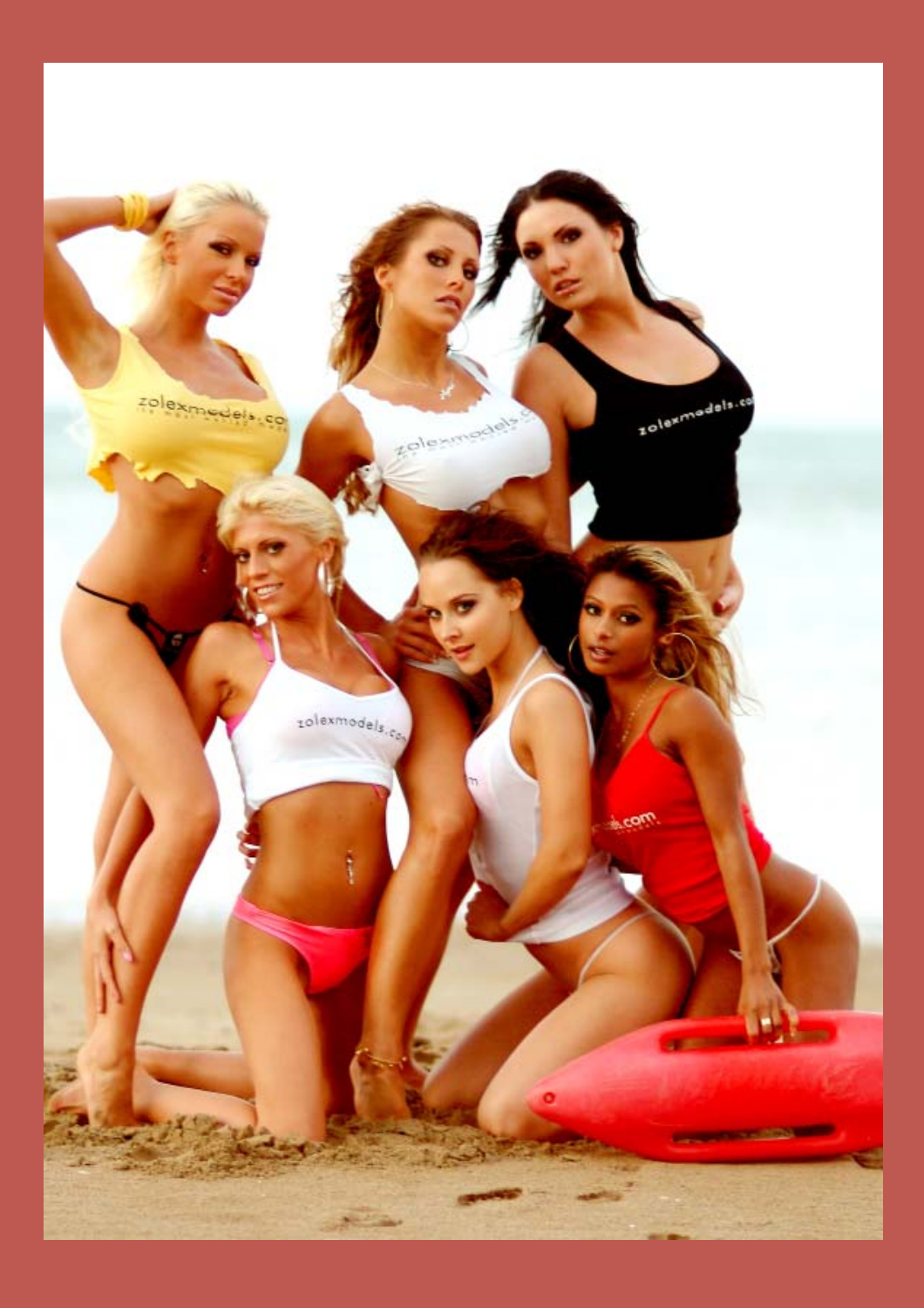At a professional photo shoot with models, crew and experienced photographers the end result becomes something exceptional. Thousands of readers of various magazines Want to know how such a shoot is made. What's it like to be behind the camera? How many people work together to achieve that good end result?

The BEST magazine and Anders Rolfsson's camera together with Roger Sundberg were in Rethymnon and documented how much work there is, covered on this magazine's pages. The exclusive interview with Roger Sundberg was possible during a pause in his work due to rains passing by.

Roger Sundberg told us about his experiences and revealed many of his secrets that bring out his images, make that little extra when both photographer and model are creating at a professional shoot. All models from Sweden and Norway where photographed in Rethymon, in places from small alleys in the old town, to the old harbour, the beach, by flowery walls and by walls half torn down.

The result was fantastic and we were amazed by his images. We have never seen Rethymnon from the erotic or artistic side, but Roger Sundberg has shown us that side with his camera and his beautiful models. We hope that he will come back to us with his team, maybe on vacation, and hopefully a little bit earlier then. When the tourists are here, and the beaches are full of people. Who knows, maybe...?



"The photography community is so small that if you can't control yourself, you won't survive as a photographer. One bad move and everyone would know about it immediately, and your reputation as a respected photographer built up over several years would be lost. It's not worth it."

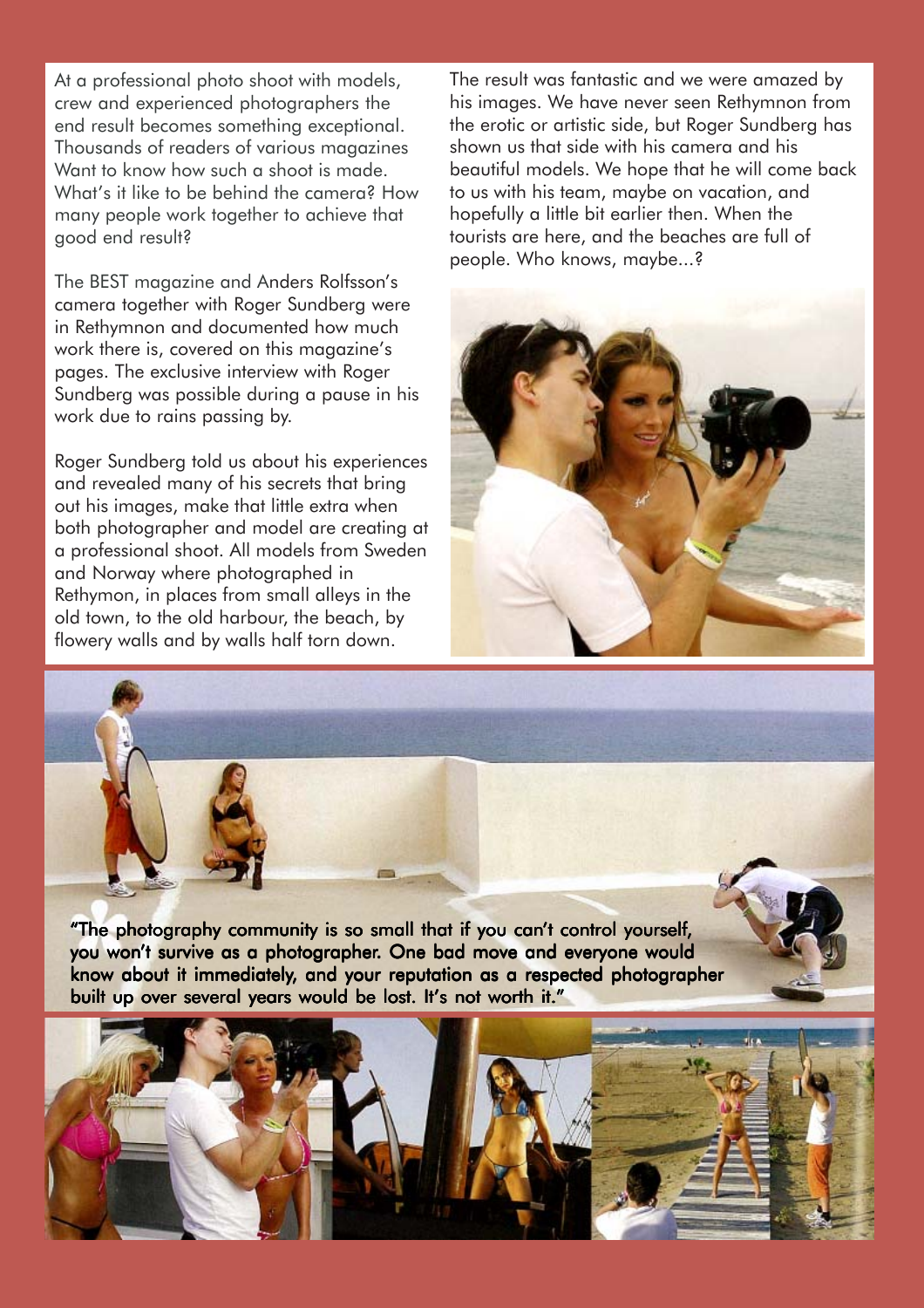### Interview with Roger Sundberg

*Why did you choose Rethymnon for your photography trip?*

It was my co-worker Anders Rolfsson. He had been to Agios Nikolaos on Crete on vacation. He thinks it's beautiful here, plus we can work undisturbed, as there are few tourists here now.

*Why Rethymnon and not Chania, Heraklion or Agios Nikolaos when Anders told you so?*

It was the travel agency which sent us here, just pure luck, and we are very happy about it.

*How many are you? And what are you bringing with you on a trip like this?*

Two photographers, one assistant, make-up, six models and our cameras, computers and light gears.

*Do you have your own studio in Sweden? Where do you find your models?*

Yes, I'm the owner of Zolex Studios and have models in my own agency Zolexmodels, some of them are here on this trip now.

*Where do you get the sexy bikinis?*

They are specially designed for Zolex models. Just one unique set of each bikini. Made for these calendar shoots and trips. Designed and made by my co-worker Anders Rolfsson.

*How long have you had your studios?*

I've grown in stages with different studios, but I've had my own studio for about eight years now.

*How did you become a photographer?*

I've always been comfortable with the camera and taking images. I picked out the best and slowly built up a portfolio, both in prints and on the Internet. I was early on the net with my site, and that way I got photography connections worldwide. A friend of mine from the UK wanted me to come over and shoot one of his models. At that point I'd never photographed a model before, just nature and products. I went to the UK and when we were about to start shooting, the model walked in totally nude, smiled and asked -"How do you want me? In what position?" I was shocked, and my friend laughed so hard he cried...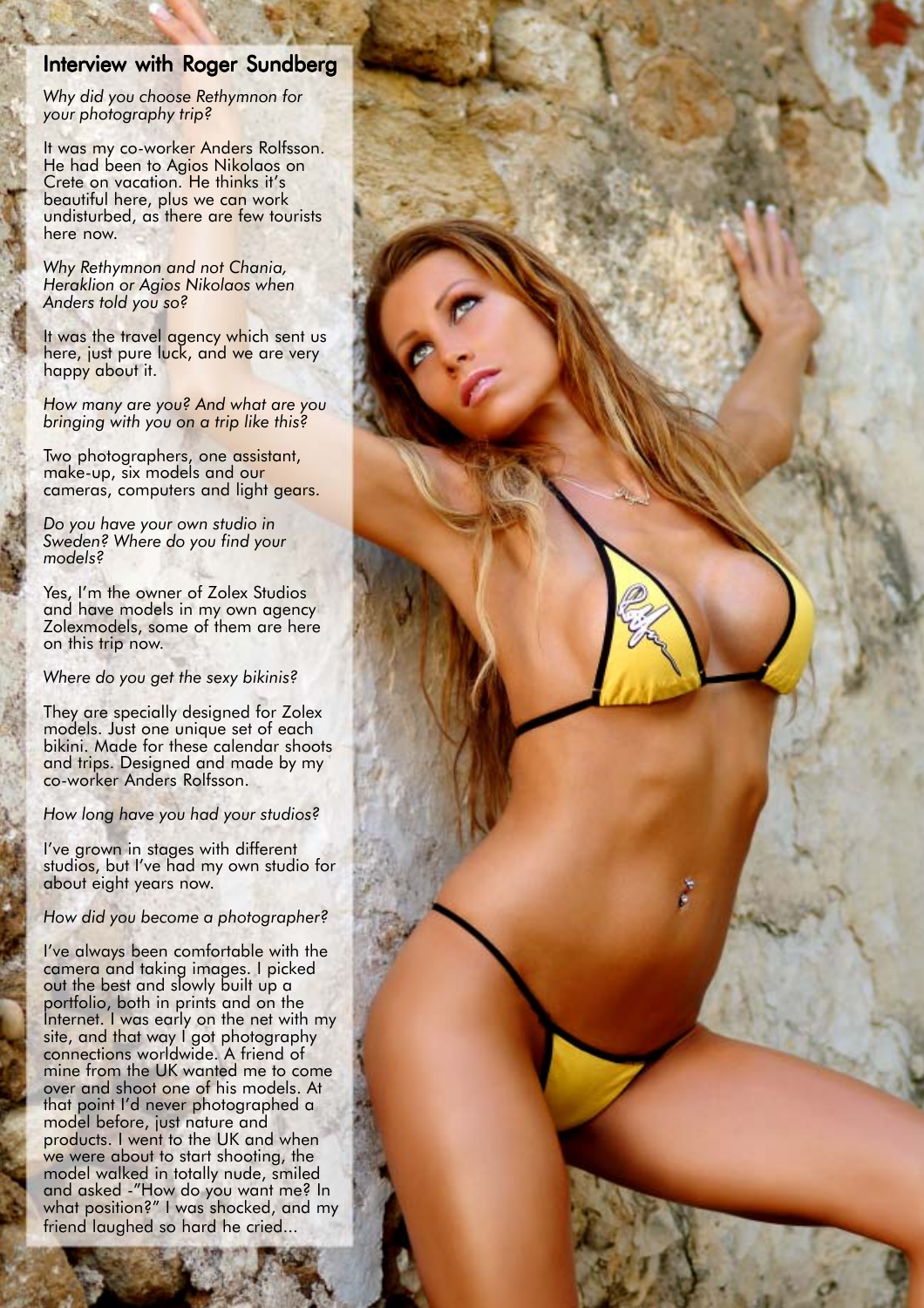## ROGER SUNDBERG

# zolex.se

 $\sim$ 

*cont...* After that trip to the UK I started to work with models as well, and I still do today. I like to work with people, rather than product photo. After a while I had a good portfolio of material with models, so I could start contacting various companies and media.

#### *Is photography the only thing you do?*

No, it's the whole chain, from idea to layout and the finished print. Then there's the agency with the models which leads to some fun events. We also collaborate with other companies and sponsors. Some events take place around the world at various places, events and parties. With our participation we generate media attention for our affiliates and sponsors.

*How many girls are there in zolexmodels?*

Um, I honestly don't know. The volume is not interesting, it's the quality I'm interested in. Before a new model is added I have long meetings to get a good idea of who she is as a person. After that a test shoot, then I can decide if she's a suitable model for my agency. Beauty is not enough, they need to have social skills and brains as well. We have meetings regularly to see how we can develop the model and our work in the best way.

#### *Do the models have their own opinions?*

Yes, we always discuss the shoot, the best way to pose. That way they get involved and give more of themselves. Good expressions and body language.





*Are you happy with Rethymnon? Did you see what you wanted?*

Yes, the weather ruined it a bit for us, but we anticipated that.

*Were there any problems with the town people?*

No, on the contrary, they were very enthusiastic and accepted us.

*How does your schedule look for a workday? Are you using all models every day?*

The evening before I notify which models I'm gonna work with. I only use two models, the others can rest. We wake up at 8.00, eat breakfast, then the models get ready, at 9.30 we go to the chosen location, in the shade. We work there while the sun sits high over the town. Eat lunch and continue on more open locations when the sun is lower, all the way until the sun sets. Rest for a while, deal with the image material from the shoots, and then we go out for a meal and some drinks together.

*I think it can be fun working as a photographer?*

Of course, and I love what I'm doing. But don't forget the responsibility and the risks. When we arrive back home we must have good and professional material on all the models.

*What's it like shooting so beautiful girls and not having sexy thoughts about them?*

#### Having what?

*I don't know, I ask a simple question, cause I don't understand it. How can you resist such beautiful women?*



"This town is interesting and I think the final result will be really, really good!".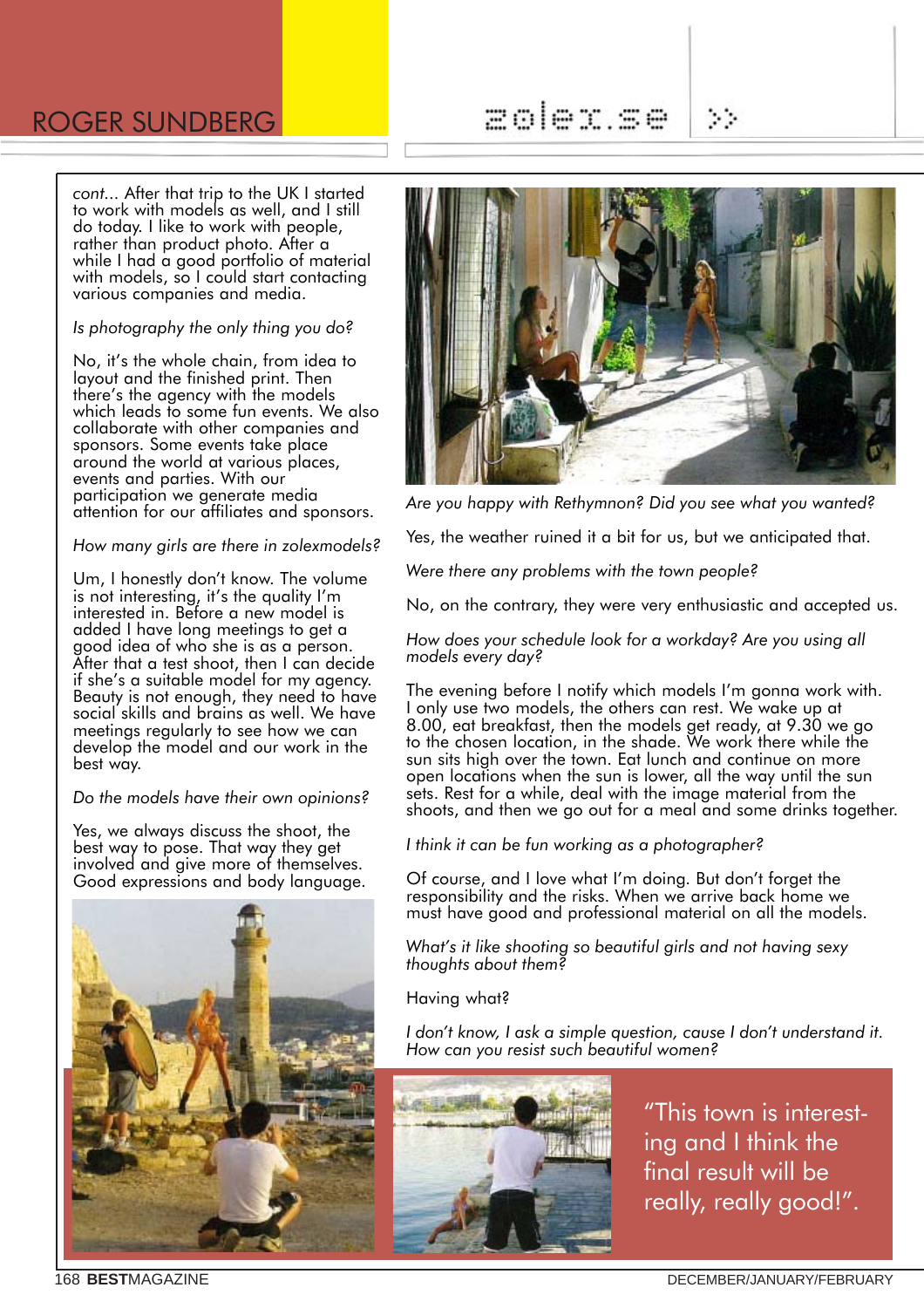